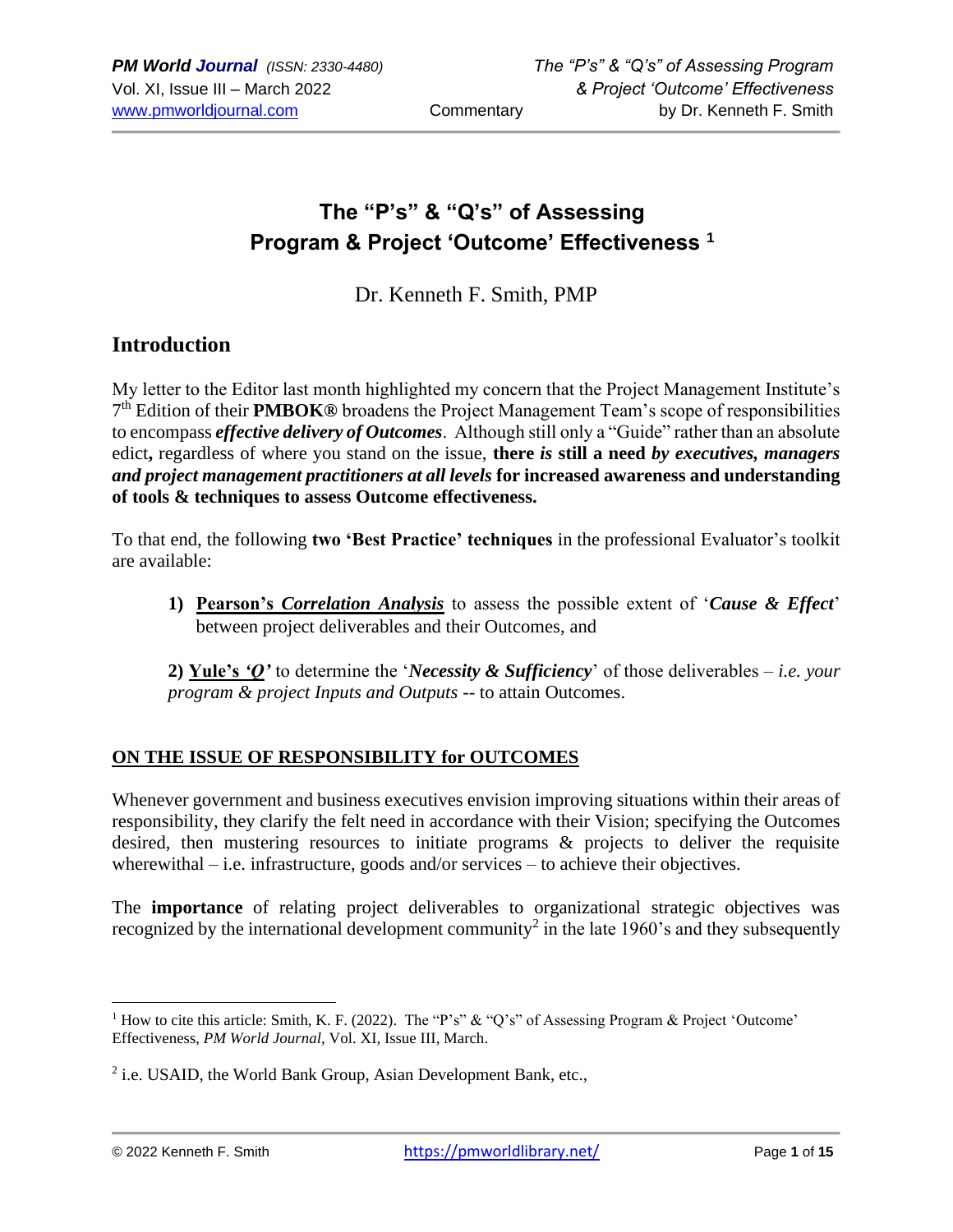adopted or adapted the **Logical Framework** technique<sup>3</sup> to address the issue. [My April 2021 *PMWJ article<sup>4</sup> describes the concerns and issues precipitating the Logframe's origin, as well as its evolution, scope and respective managerial-level constraints.*]

Until the 7<sup>th</sup> Edition of its PMBOK in 2021, however, the Project Management Institute (PMI) was largely oblivious to the 'Output-to-Outcome' issue; or treated it with benign neglect. So, PMI's recent recognition that "*Projects do not simply produce outputs, but more importantly, enable those outputs to drive outcomes that ultimately deliver value to the organization and its*  stakeholders<sup>"5</sup> is a welcome addition to the program / project management community at large.

Nevertheless**, I contend PMI's new stance of holding Project Managers and their teams responsible for also attaining those Outcomes<sup>6</sup> is excessive, incongruous, misdirected and untenable.** My aforementioned PMWJ article outlined the basis for this disparity and the impracticability of the new PMI position, but the point is worth reemphasizing with a few '*For Instances*' from different sectors:

- **Agriculture: Individual farmers manage, plant, nurture, harvest and market their crops – not the project team!** *The project management team* providing field demonstrations, credit, inputs and extension services to farm communities and individual farmers *cannot be held responsible* for attaining the increased crop productivity, production and farm incomes upon which the project farm plans & budgets were premised**.**
- **Agriculture Infrastructure:** *The project management team* that successfully constructs and turns over an irrigation system to a farmer or farm-cooperative association *cannot be held responsible* for attaining the increased crop production that was anticipated to be produced therefrom. **Utilization, and maintenance of the system is no longer within the output delivery project management team's control.**
- **Infrastructure:** Similarly, *neither can the project management team* that constructs a highway or a bridge connecting two -- or more -- population centers *be held responsible*

<sup>5</sup> The Standard for Project Management and A Guide to the Project Management Body of Knowledge. (PMBOK GUIDE  $7<sup>th</sup>$  Edition. Preface, Summary of Changes. p. xi.

<sup>6</sup> i.e. "**Project Manager.** The person assigned by the performing organization to lead the **project team that** *is responsible for achieving the project objectives"* [*Emphasis mine*.]-- Ibid. p. 16.

<sup>&</sup>lt;sup>3</sup> Developed by Leon Rosenberg & Larry Posner of Practical Concepts, Inc. (PCI), for the US Agency for International Development (USAID).

<sup>4</sup> Smith, K. F. (2021). Managing Project & Strategic Objectives with Logframe Analysis and the Logical Framework, *PM World Journal*, Vol. X, Issue IV, April.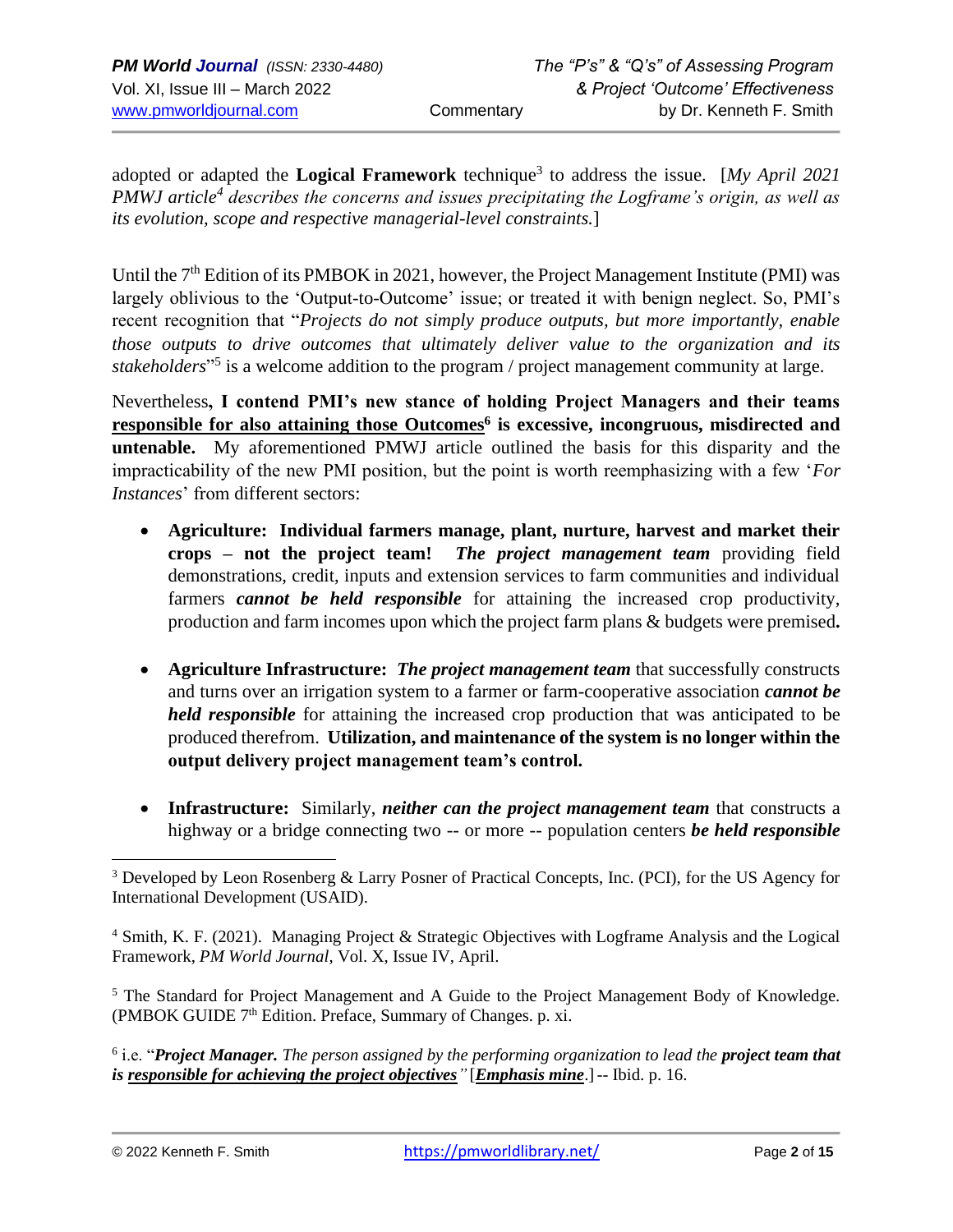for the multitude of anticipated economic benefits which could accrue to the residents by facilitating the movement of people, their possessions, and products from one point to another -- and upon which the project was originally justified by extensive cost/benefit studies. **Any benefits achieved by residents are a function of** *their* **activities and initiatives, given the infrastructure; not derived from the infrastructure,** *per se***.**

- **Education:** *The project management team* that provides teaching facilities, materials and other resources – including upgraded faculties – *cannot be held accountable* for the subsequent use (or misuse) thereof; *or responsible* for the ultimately desired heighted levels of knowledge, literacy and skilled Outcomes. **Benefits from the acquired attributes is again a function of their utilization by recipients.**
- **Health: Maintenance of one's health status is an individual responsibility**. *The project management team* that provides health facilities, equipment, medication and medical supplies; and even training for a community relinquishes its responsibility when those contractual items are delivered to the next levels of management slated to provide preventive and/or curative services. Even this level *cannot be held responsible* for the community's health status, no matter how hard they strive – witness the current virulent covid pandemic, despite government struggles to abate the crisis by vaccinations, facemasks, lockdowns and mandates.
- **Joint Venture Projects:** Getting participants to divvy up and contribute their talents as well as some resources, and work together as a management team on a multi-donor health project is relatively easy; but *quantifying any individual input-to-outcome responsibility as a catalyst is impossible*, and even attempting to do so would be an evaluation travesty! **While everybody could take credit for contributing to the Outcome, it would be ludicrous to claim any percentage share of the changed health status. The same rationale would apply to joint venture projects in other sectors.**
- **Economic Development in General: The Asian Development Bank (ADB) VISION** of "*an Asia & the Pacific free of poverty*" is a worthy one, inscribed on the walls of its Headquarters in Metro Manila.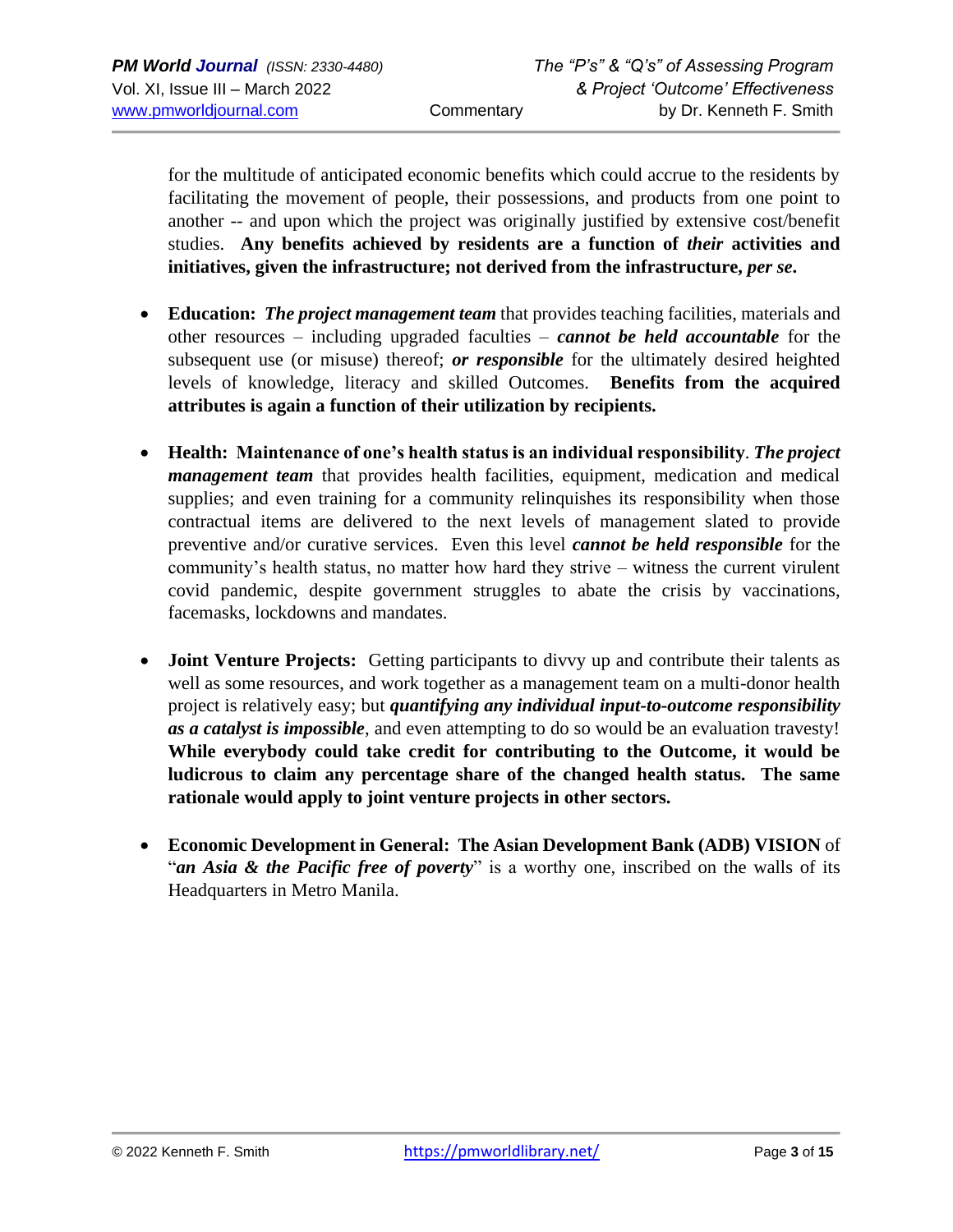

To that end, for many years the Bank has had, and continues to have, a vast and ever-changing portfolio of diverse programs and projects. However, apart from ADB, there are a myriad of other dynamic actors and factors involved in the region's environment. Thus, throughout the Asia and the Pacific communities the Bank serves, *there is no way the current poverty status vis a vis the Bank's Vision can be attributed to specific individual Bank projects*; *their management teams held responsible for the current status*, or their marginal contributions measured by multivariate analysis.

In all the foregoing situations, **OUTCOMES are not immediately manifest**. Usually, after project Outputs have been delivered a period of adjustment occurs before their impact is absorbed and a new 'steady state' is attained. Thus, **timing** when to conduct evaluations is also very important; which *tends to absolve project management teams of responsibility as well as preclude them from participation*; because after delivery, those involved soon move on to other projects.

With these few representative illustrations – each with which I have had working level experience over the years -- I rest my case. **In short, the responsibility for Outcome attainment is beyond the scope of project management teams, and lies with the targeted beneficiaries; while the responsibility for conducting post-project effectiveness assessments rests with the executives who had the Vision and sponsored the program and project interventions.**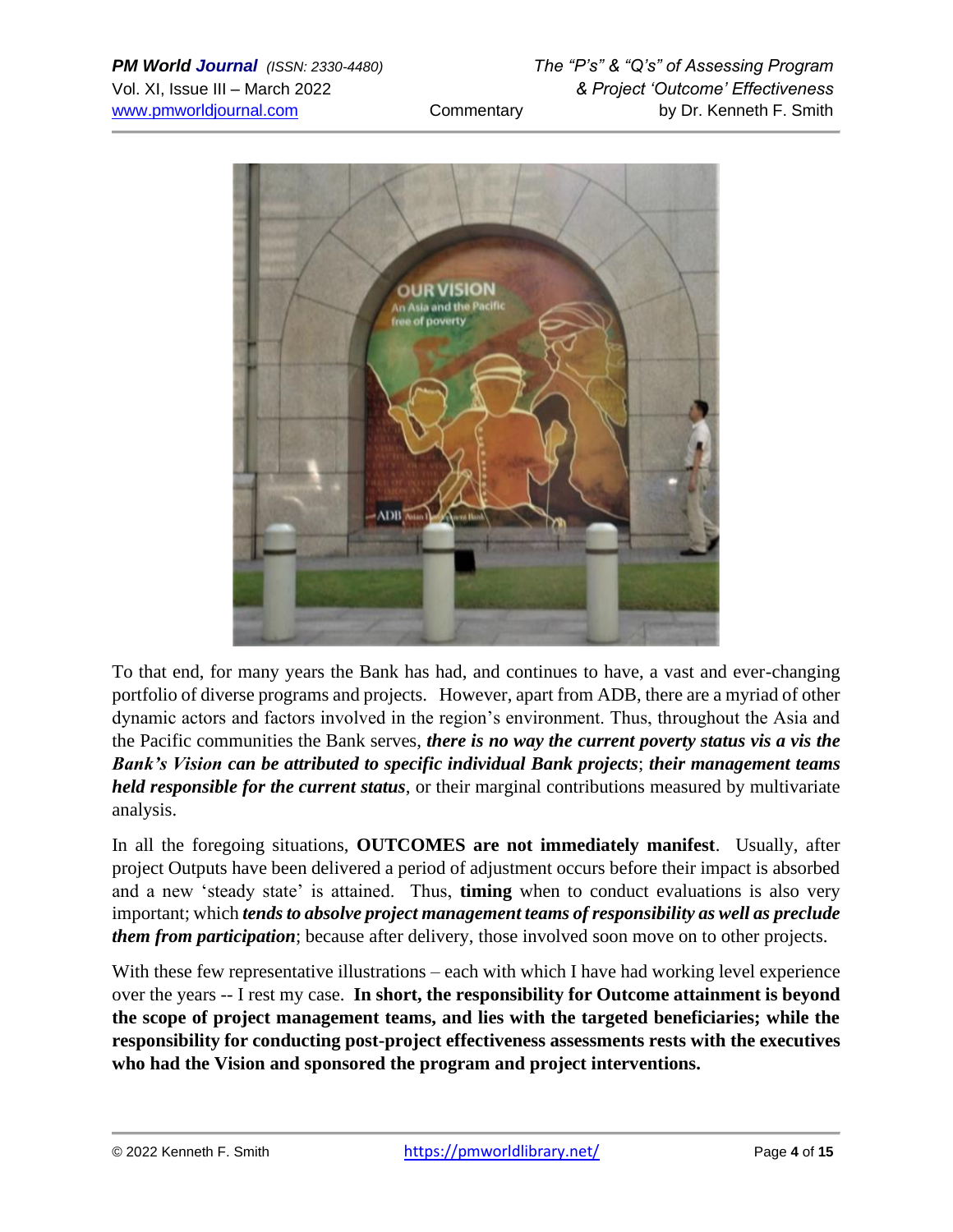**That is not to say project management teams should not be concerned with Outcome attainment;** *far from it.* Only that *any* **assessments as to the post-project state** -- and the extent to which program policies and projects may have contributed to it **-- are the responsibility of the intervening organization's sponsors, executives and their professional evaluators.**

However, even though not their direct responsibility, nothing precludes Project Managers and their teams from *planning* **for Outcome assessment**, and developing familiarity with relevant tools and techniques. Indeed, if anything, it reinforces that need. As I pointed out in another PMWJ article<sup>7</sup>

**Evaluation is neither the function nor responsibility of project managers.**  Nevertheless, whatever is learned from the evaluation, **the project manager will ultimately be held accountable for subsequent shortfalls by the target clients -- if not the sponsors!** Therefore, it is in the project manager's direct interest to include sufficient resources during planning to achieve their project's objectives beyond its immediate 'deliverables;' as well as provide for subsequent evaluations. Thus, even though not directly involved in evaluation, Project Managers should be familiar with the unique processes, tools and techniques of evaluators.

However, hitherto, since PMI never paid any attention to Output-Outcome linkages, they likewise ignored the need to address related evaluation aspects in their successive PMBOK guides. But now, it behooves organization Executives and their managers -- particularly PMPs and other PMI*adherents* -- to incorporate Outcome evaluation into their project planning; as well as to acquire the tools, techniques and skills to evaluate post-project situations at some level within their organization. This article is directed to increasing awareness, and honing capabilities to that end.

## **EVALUATING FOR 'OUTPUT-TO-OUTCOME' CAUSE & EFFECT**

By their very essence, each and every community situational environment is unique. Projectsponsoring organizational executives and their program planners therefore draw upon their collective experiences and respective areas of expertise – as well as think 'out-of-the-box' -- to design tailormade project interventions to address the need, as well as estimate the extent to which improvements can be wrought.

When conducting an evaluation, it is important therefore to:

• First, **compare the post-project delivery status of key indicators with pre-project baseline data; and note any changes**. This can be done by simple "*Before-After*" analysis.

<sup>7</sup> Smith, K. F. (2018). Evaluation: The Project Management Cycle's Sixth Dimension; *PM World Journal*, Vol. VII, Issue X – October.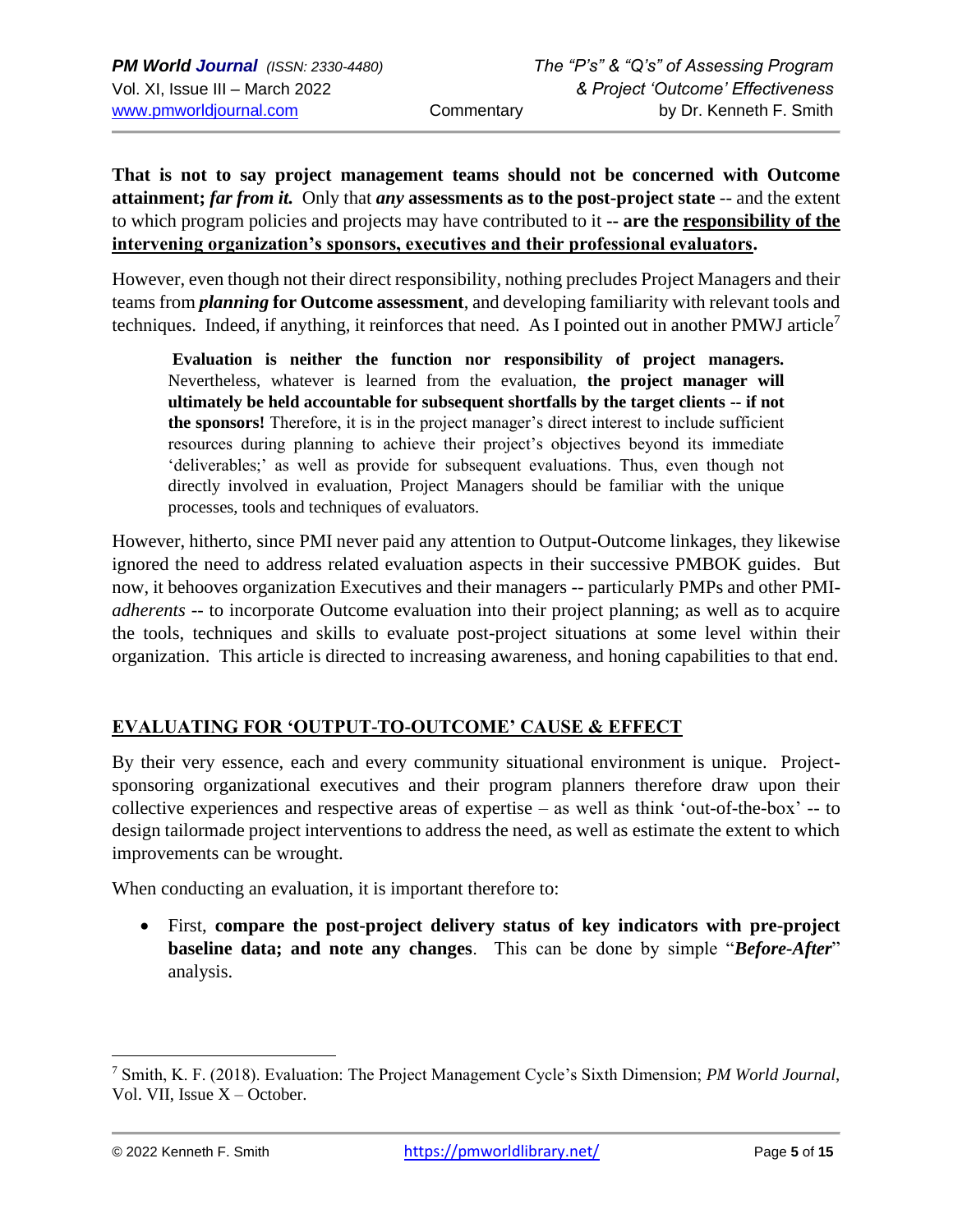- Second, rather than jumping to conclusions based on planning assumptions, expectations, or prior experiences elsewhere, **determine the extent to which any differences noted were due to factors** *other than* **the project's deliverables.** The remaining obverse can then be attributed to the project deliverables. This process entails sophisticated "*With-Without*" **correlation analysis** – a technique usually lacking in the project implementation team's skillset, or toolkit, which will be expounded on subsequent pages.
- **Ideally, do both** "*Before-After*" and "*With-Without*" correlation analysis referred to as '**BAWWO.**' Unfortunately -- for want of *a priori* baseline data, planning for a control group, limited resources, or timing constraints -- that is not always feasible.

### **2. MORE ON CORRELATION ANALYSIS**

**Correlation Analysis is the search to ascertain predicted assumptions, or otherwise discover the extent of dependent 'Cause & Effect' proportional relationships between two or more variables** – in our context between particular Project deliverables and selected Outcome states. The strength of the relationship is expressed as a '**coefficient**' – i.e. a constant number in a range between +1 and minus 1 with acceptable levels usually at or above +0.75 ((or below -0.75) – which also indicates whether the relationship is positive or inverse; that is they both change in the same direction, or one decreases as the other increases at some fixed rate.

**Pearson's<sup>8</sup> correlation** is the classic technique to assess the **relative strength of linear relationships** between data sets of two variables; even if one variable is a *non-linear* function of the other. As usual with statistics, the formula is quite intimidating:

$$
r = \frac{\Sigma(x-\overline{x})(Y-\overline{Y})}{\sqrt{\Sigma(x-\overline{x})^2}\sqrt{(Y-\overline{Y})^2}}
$$

Where,  $\overline{X}$ -mean of X variable  $\overline{y}$ -mean of Y variable

However, I developed a template to facilitate its application:

<sup>8</sup> Karl Pearson (1857-1936) was an English mathematician, and the 'father' of mathematical statistics.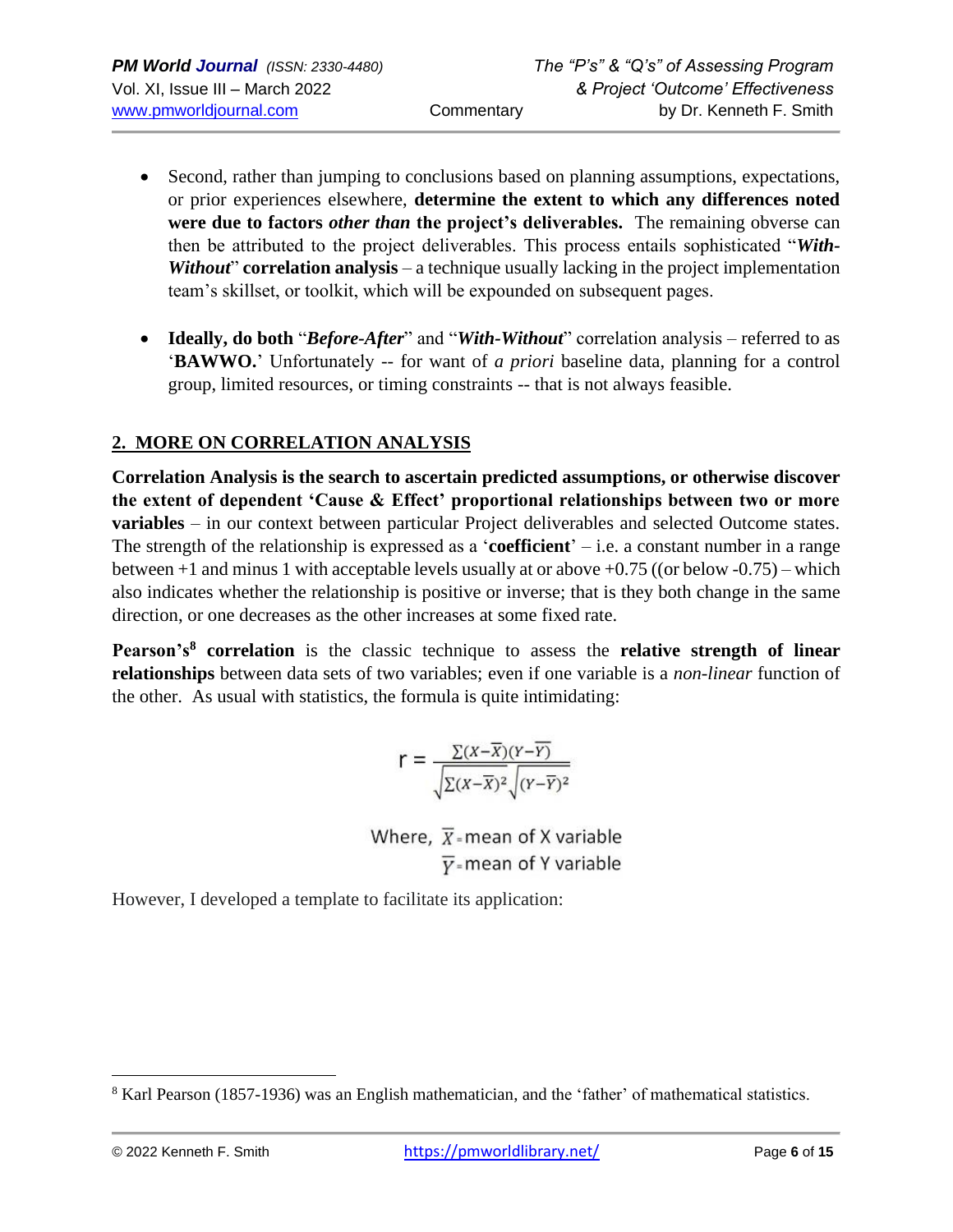# **Figure 1**



Where the strength and direction of the association between two variables is assumed to be *nonlinear*, **Spearman's<sup>9</sup> rank order correlation** is a preferred approach. Actually, Spearman's formula is simpler to apply manually than Pearson's analysis as the 'dirty data details' are not analyzed – only the relative rank order. However, the 'Cause' data must first be arranged in rank order to compare whether when one variable increases, the other follows suit by increasing or decreasing at some rate.

Spearman's formula is less complex than Pearson's:

$$
r_{\rm R} = 1 - \frac{6 \Sigma \mathrm{id}^2}{n(n^2-1)}
$$

where *n* is the number of data points of the two variables and  $d_i$  is the difference in the ranks of the  $i<sup>th</sup>$  element of each random variable considered.

<sup>9</sup> Charles Spearman (1863-1945) was a British psychologist who developed formal factor analysis.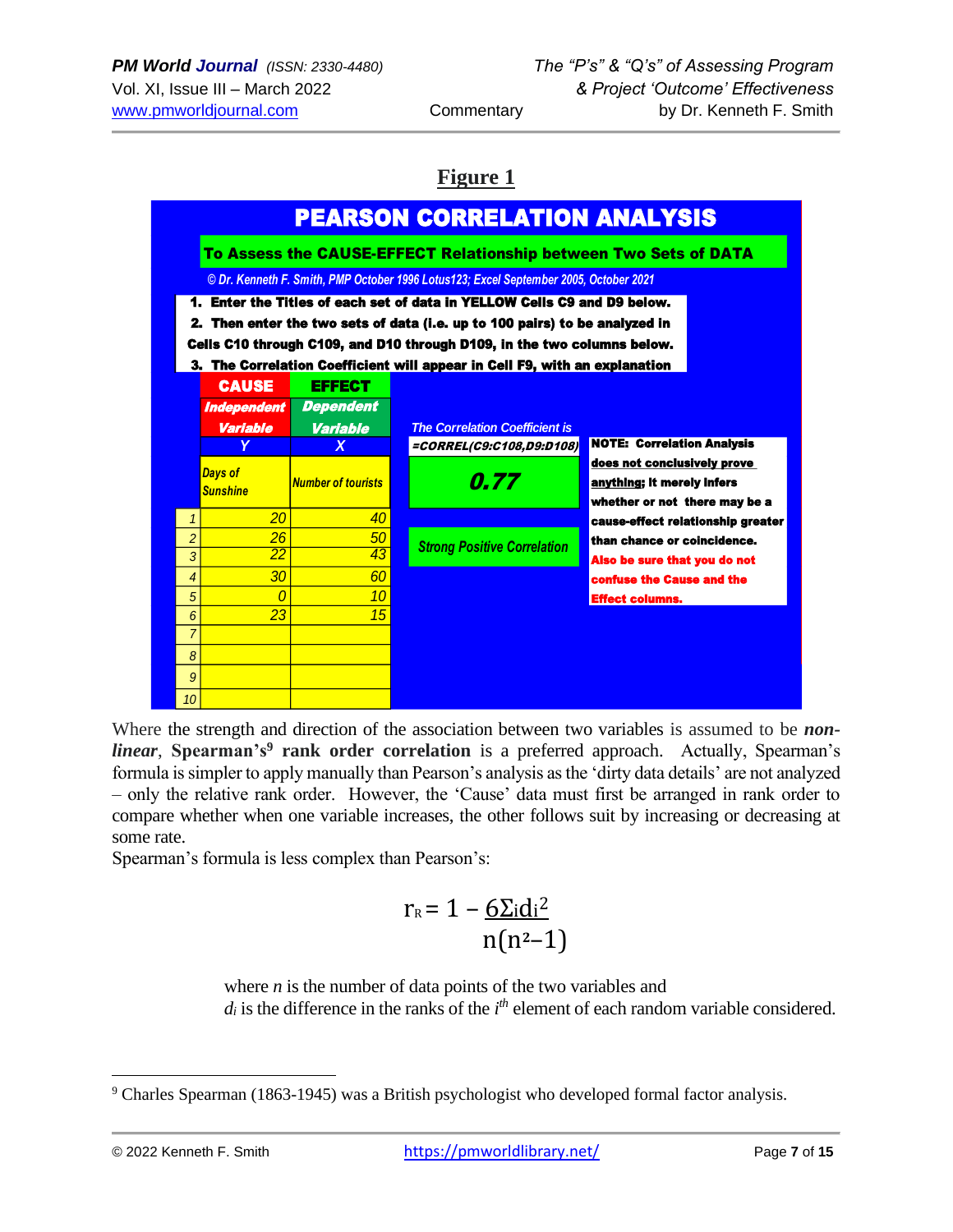but I developed another template anyhow, to crunch the numbers and provide an assessment:

# **Figure 2**

| To Assess the CAUSE-EFFECT Relationship between Two Sets of DATA<br>© 2012, 2021 Dr. Kenneth F. Smith, PMP<br><b>Especially useful for Analyzing</b><br>0.955<br><b>Correlation Coefficient is:</b><br><b>NON-LINEAR Relationships</b><br><b>The Percentage</b><br>1. Enter the Titles of each set of data in YELLOW Cells C9 and E9 below.<br>of Change in<br>2. Then enter two sets of data (i.e. up to 20 pairs) to be analyzed in Cells C10<br>91.12%<br>through F29 in the columns below. "X" Data MUST BE IN STRICT RANK ORDER. 3.<br>"Y" attributable<br>The Correlation Coefficient and explanation will appear above & to the right.<br>to "X" is:<br><b>CAUSE</b><br><b>EFFECT</b><br><b>Abs. Difference</b><br><b>Independent</b><br><b>Dependent</b><br><b>Rank Order</b><br><b>Rank Order</b><br><b>Variable</b><br><b>Variable</b><br><b>between ROs</b><br>χ<br>X<br><b>Amount of Loan</b><br><b>Crop Yield</b><br>11<br>(Ca/Ha)<br>(Pesos)<br><b>100</b><br>25<br>1<br>$\boldsymbol{2}$<br>1<br>1<br>$\overline{\mathbf{2}}$<br>1<br>$\overline{2}$<br>210<br>14<br>1<br>370<br>3<br>3<br>34<br>3<br>$\theta$<br>420<br>$\overline{\mathbf{A}}$<br>59<br>5<br>$\mathbf{1}$<br>$\overline{4}$<br>560<br>5<br>$\overline{5}$<br>6<br>60<br>$\mathbf{1}$<br>640<br>$\overline{2}$<br>6<br>43<br>4<br>6<br>7<br>$\overline{\boldsymbol{s}}$<br>$\overline{7}$<br>770<br>81<br>$\overline{1}$<br>850<br>79<br>$\overline{z}$<br>8<br>$\mathbf{1}$<br>8 | <b>Strong Positive</b><br><b>Correlation</b> |
|-------------------------------------------------------------------------------------------------------------------------------------------------------------------------------------------------------------------------------------------------------------------------------------------------------------------------------------------------------------------------------------------------------------------------------------------------------------------------------------------------------------------------------------------------------------------------------------------------------------------------------------------------------------------------------------------------------------------------------------------------------------------------------------------------------------------------------------------------------------------------------------------------------------------------------------------------------------------------------------------------------------------------------------------------------------------------------------------------------------------------------------------------------------------------------------------------------------------------------------------------------------------------------------------------------------------------------------------------------------------------------------------------------------------------------------------------------------------|----------------------------------------------|
|                                                                                                                                                                                                                                                                                                                                                                                                                                                                                                                                                                                                                                                                                                                                                                                                                                                                                                                                                                                                                                                                                                                                                                                                                                                                                                                                                                                                                                                                   |                                              |
|                                                                                                                                                                                                                                                                                                                                                                                                                                                                                                                                                                                                                                                                                                                                                                                                                                                                                                                                                                                                                                                                                                                                                                                                                                                                                                                                                                                                                                                                   |                                              |
|                                                                                                                                                                                                                                                                                                                                                                                                                                                                                                                                                                                                                                                                                                                                                                                                                                                                                                                                                                                                                                                                                                                                                                                                                                                                                                                                                                                                                                                                   |                                              |
|                                                                                                                                                                                                                                                                                                                                                                                                                                                                                                                                                                                                                                                                                                                                                                                                                                                                                                                                                                                                                                                                                                                                                                                                                                                                                                                                                                                                                                                                   |                                              |
|                                                                                                                                                                                                                                                                                                                                                                                                                                                                                                                                                                                                                                                                                                                                                                                                                                                                                                                                                                                                                                                                                                                                                                                                                                                                                                                                                                                                                                                                   |                                              |
|                                                                                                                                                                                                                                                                                                                                                                                                                                                                                                                                                                                                                                                                                                                                                                                                                                                                                                                                                                                                                                                                                                                                                                                                                                                                                                                                                                                                                                                                   | <b>Difference Squared</b>                    |
|                                                                                                                                                                                                                                                                                                                                                                                                                                                                                                                                                                                                                                                                                                                                                                                                                                                                                                                                                                                                                                                                                                                                                                                                                                                                                                                                                                                                                                                                   |                                              |
|                                                                                                                                                                                                                                                                                                                                                                                                                                                                                                                                                                                                                                                                                                                                                                                                                                                                                                                                                                                                                                                                                                                                                                                                                                                                                                                                                                                                                                                                   | 10                                           |
|                                                                                                                                                                                                                                                                                                                                                                                                                                                                                                                                                                                                                                                                                                                                                                                                                                                                                                                                                                                                                                                                                                                                                                                                                                                                                                                                                                                                                                                                   | 1                                            |
|                                                                                                                                                                                                                                                                                                                                                                                                                                                                                                                                                                                                                                                                                                                                                                                                                                                                                                                                                                                                                                                                                                                                                                                                                                                                                                                                                                                                                                                                   | 1                                            |
|                                                                                                                                                                                                                                                                                                                                                                                                                                                                                                                                                                                                                                                                                                                                                                                                                                                                                                                                                                                                                                                                                                                                                                                                                                                                                                                                                                                                                                                                   | 0                                            |
|                                                                                                                                                                                                                                                                                                                                                                                                                                                                                                                                                                                                                                                                                                                                                                                                                                                                                                                                                                                                                                                                                                                                                                                                                                                                                                                                                                                                                                                                   | 1                                            |
|                                                                                                                                                                                                                                                                                                                                                                                                                                                                                                                                                                                                                                                                                                                                                                                                                                                                                                                                                                                                                                                                                                                                                                                                                                                                                                                                                                                                                                                                   | 1                                            |
|                                                                                                                                                                                                                                                                                                                                                                                                                                                                                                                                                                                                                                                                                                                                                                                                                                                                                                                                                                                                                                                                                                                                                                                                                                                                                                                                                                                                                                                                   | 4<br>1                                       |
|                                                                                                                                                                                                                                                                                                                                                                                                                                                                                                                                                                                                                                                                                                                                                                                                                                                                                                                                                                                                                                                                                                                                                                                                                                                                                                                                                                                                                                                                   |                                              |
|                                                                                                                                                                                                                                                                                                                                                                                                                                                                                                                                                                                                                                                                                                                                                                                                                                                                                                                                                                                                                                                                                                                                                                                                                                                                                                                                                                                                                                                                   |                                              |
| 900<br>9<br>$\boldsymbol{g}$<br>99<br>$\Omega$<br>9                                                                                                                                                                                                                                                                                                                                                                                                                                                                                                                                                                                                                                                                                                                                                                                                                                                                                                                                                                                                                                                                                                                                                                                                                                                                                                                                                                                                               | 1                                            |
| 1000<br>10<br>100<br>10<br>10<br>$\theta$                                                                                                                                                                                                                                                                                                                                                                                                                                                                                                                                                                                                                                                                                                                                                                                                                                                                                                                                                                                                                                                                                                                                                                                                                                                                                                                                                                                                                         | $\Omega$                                     |
| 11<br>11<br>1200<br>125<br>0<br>11                                                                                                                                                                                                                                                                                                                                                                                                                                                                                                                                                                                                                                                                                                                                                                                                                                                                                                                                                                                                                                                                                                                                                                                                                                                                                                                                                                                                                                | $\theta$                                     |
| 12<br>12                                                                                                                                                                                                                                                                                                                                                                                                                                                                                                                                                                                                                                                                                                                                                                                                                                                                                                                                                                                                                                                                                                                                                                                                                                                                                                                                                                                                                                                          | 0                                            |
| 13<br>13                                                                                                                                                                                                                                                                                                                                                                                                                                                                                                                                                                                                                                                                                                                                                                                                                                                                                                                                                                                                                                                                                                                                                                                                                                                                                                                                                                                                                                                          |                                              |

**[NOTE: Be sure not to confuse the Cause and Effect columns;** *vis:* **'**Higher rice productivity *does not* induce higher levels of irrigation**!']**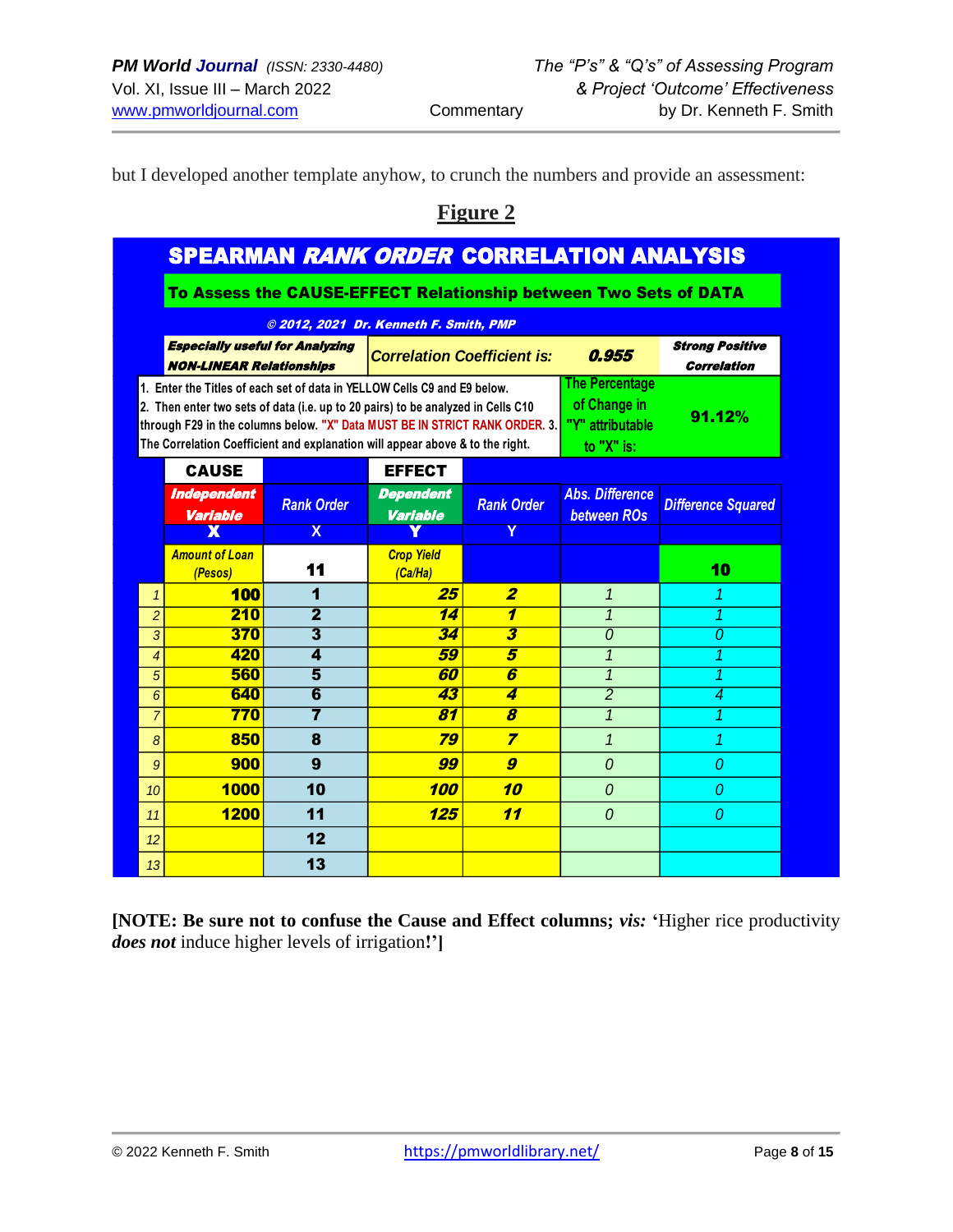**It is also important to note that correlation analysis does not** *conclusively* **prove anything. Correlation merely infers whether or not there** *may be* **a cause-effect relationship greater than chance or coincidence.** A 'cheesy' example by Kathiann Kowalski<sup>10</sup> illustrates this:

Eating more mozzarella cheese shouldn't make engineering schools hand out more diplomas. Yet between 2000 and 2009, the more mozzarella that Americans downed, the more doctorates in civil engineering that U.S. universities awarded. Over a 10-year period, as levels of one went up, so did the other. The two showed a strong positive correlation. Yet almost certainly this happened by coincidence. One did *not* cause the other**.** 

**Perceived relationships may be spurious and other factors are actually responsible for the apparent effect.** As Kathiann cautions in the same article: "*Another complication: Many events or trends can have multiple causes. And sometimes two* variables *might both be due to a third factor*." **It is therefore important to search for other** *plausible* **explanations of apparent correlations before settling on the ones that match the program policy and project outputs.** 

### **2. NECESSITY & SUFFICIENCY**

Having determined that a cause-effect relationship exists between some project intervention Outputs and the program Outcomes, **the final task is to assess the** *extent* **to whatever was delivered was** *necessary and/or sufficient***; -- i.e. did the project do enough to achieve the desired objective, or are more Outputs still needed?** For examining and evaluating this aspect, **Yule's "Q"<sup>11</sup> is the capstone of the correlation approach.**

"**Necessity & Sufficiency**" determination is made from a comparative "Cross-Tab" statistical analysis of *Successes and Failures* in a *"With - Without"* situational matrix:

|                            |             | Successes * Failures *                      |
|----------------------------|-------------|---------------------------------------------|
|                            |             | (In terms of the project outcome objective) |
| <b>With the Project</b>    |             |                                             |
| <b>Without the Project</b> | $\mathbf C$ | Ð                                           |
| <i>fi.e. the Controll</i>  |             |                                             |

*\* Quantitatively, these can be expressed in terms of either direct numbers or percentages*

**A "Q" Score is calculated from the values in the matrix,** *as follows:*

$$
Q = \frac{(A \times D) - (B \times C)}{(A \times D) + (B \times C)}
$$

<sup>10</sup> Kathiann Kowalski, *Science News for Students,* July 24, 2015. Freelance Writer [Twitter@KMKowalski](https://twitter.com/KMKowalski)

<sup>&</sup>lt;sup>11</sup> George Udny Yule (1871-1951) – a student of Pearson -- was another British statistician who authored "*Introduction to the Theory of Statistics*," thereby capturing and furthering Pearson's pioneering work.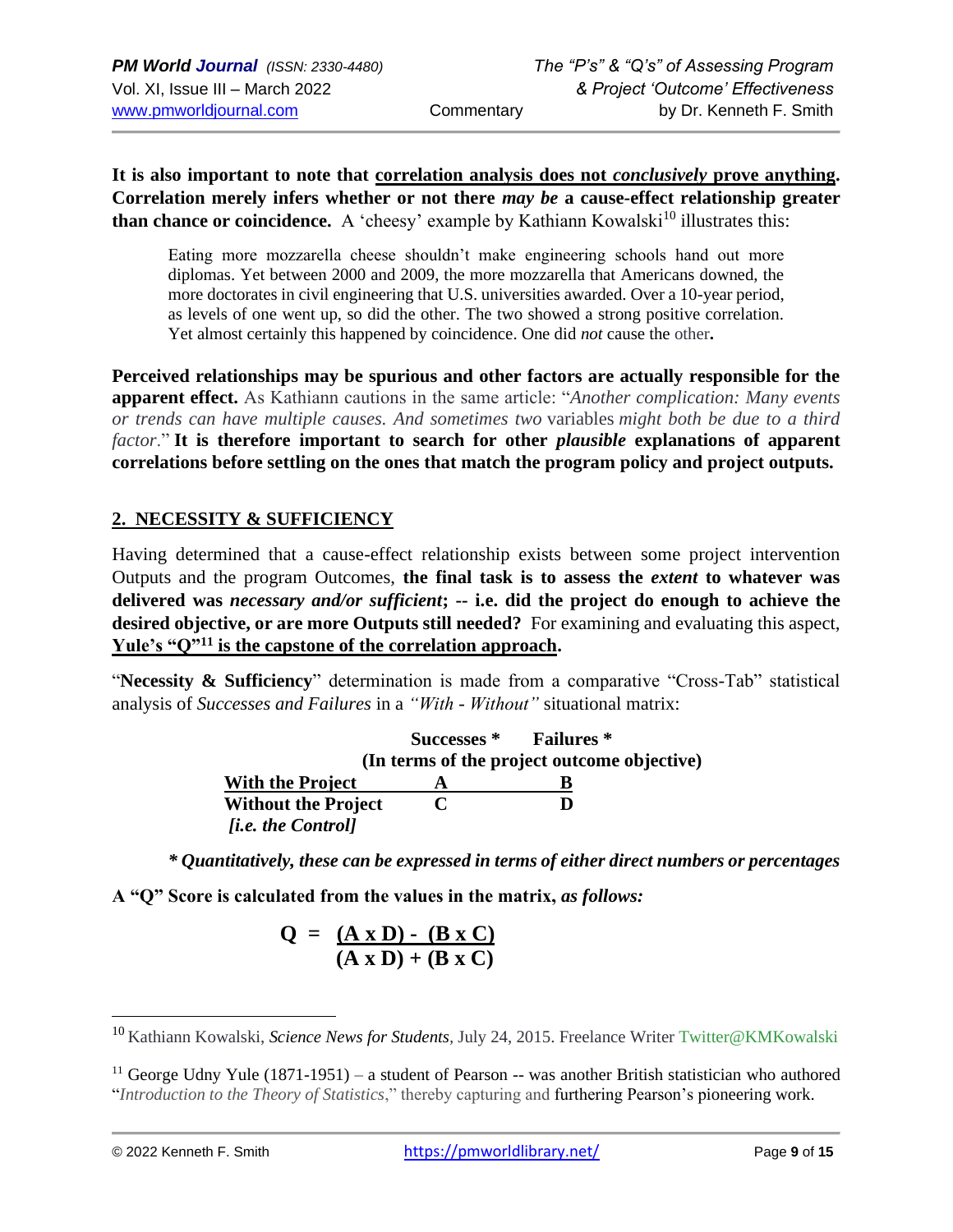#### **Project Output deliverables are then assessed as being one of the following four states:**

- **1. Necessary & Sufficient**
- **2. Necessary, but Not Sufficient**
- **3. Desirable, but Not Necessary, or**
- **4. Undesirable &/or Not Necessary**

#### **Similar to Pearson's coefficient, Yule's "Q" score can range from +1 to -1** where:

| $+1$ | $=$ Complete positive association                        |
|------|----------------------------------------------------------|
|      | $+0.75$ or better = Strong positive association          |
|      | Range +0.74 to -0.74 = Weak or No association            |
|      | $-0.75$ or worse = Strong negative (inverse) association |
| -1   | $=$ Complete negative (inverse) association              |

#### **Criteria for each category are as follows:**

#### **1. Necessary & Sufficient**

- The Q Score  $= +1.00$
- "With" & "Without" are Mutually Exclusive **-- i.e.** *the project is always successful***, and** *without the project there is always failure [NOTE: Very Rare!]*

#### **2. Necessary, but Not Sufficient**

- The Q Score  $= +1.00$
- Successes Only occur With the Project

*But some failures are also experienced With the project [NOTE: Rare!]*

#### **3. Desirable, but Not Necessary, or**

- The Q Score  $=$  is greater than  $+0.75$
- Most successes occur With the Project

*But some Successes also occur without it,* and *Some failures are also experienced with the project*

#### **4. Undesirable &/or Not Necessary**

- The Q Score  $=$  is Less than  $+0.75$
- Successes occur Without the Project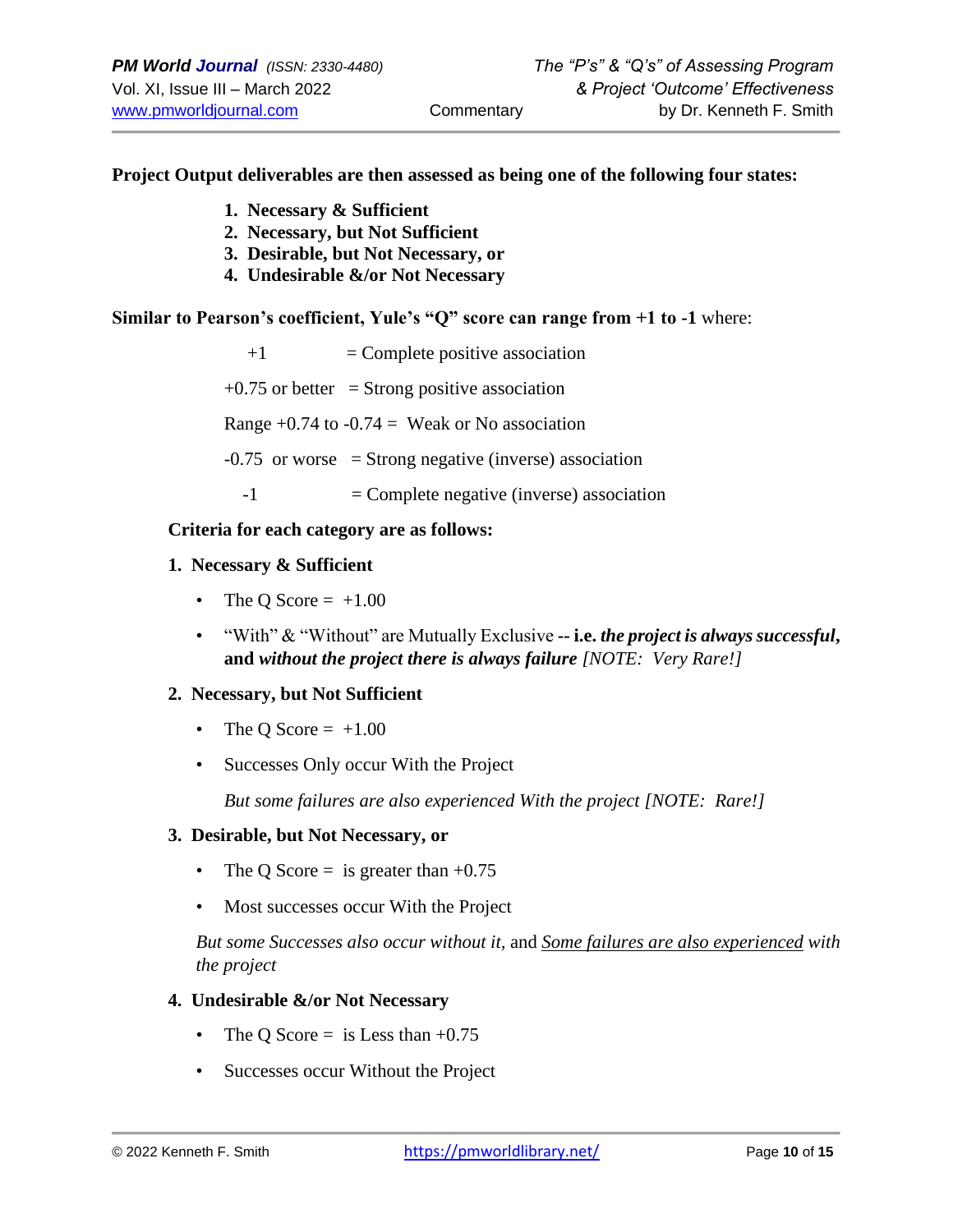*Although some Successes occur, Many failures are also experienced With the project*

I developed another template to calculate Yule's "Q" and provide the Relative Effectiveness, Necessity and Sufficiency assessment:

| <b>ENTER DATA IN YELLOW CELLS</b> |                                                                   |
|-----------------------------------|-------------------------------------------------------------------|
|                                   |                                                                   |
| # of FAILURES                     |                                                                   |
| 2                                 |                                                                   |
|                                   |                                                                   |
|                                   | <b>CONCLUSION: Effectiveness of Project Interventions is GOOD</b> |

## **Figure 3**

**NOTE:** *Successes and Failures can be expressed in terms of direct numbers or percentages*

**Pearson's Correlation and Yule's Q analysis are thus invaluable tools for probing the potential impact of projects delivering Outputs, and validating program policies.** 

**The major constraints precluding utilization of 'P & Q' analysis are:** 

- **1. Availability of good data,** *and*
- **2. Access to that data.**

**EVEN MORE VALUABLE** than obtaining high correlation coefficients corroborating earlier planning assumptions **however, ARE FINDINGS OF** *'LITTLE OR NO CORRELATION***'** *IN RELATIONSHIPS WHERE CAUSE-EFFECT WAS EXPECTED*. **That is a clear signal the policy assumptions --** *on which the relationship was premised* **-- were incorrect; the intended cause-effect of project outputs is inutile, and those efforts should be discontinued, and a search for other correlations should be conducted.**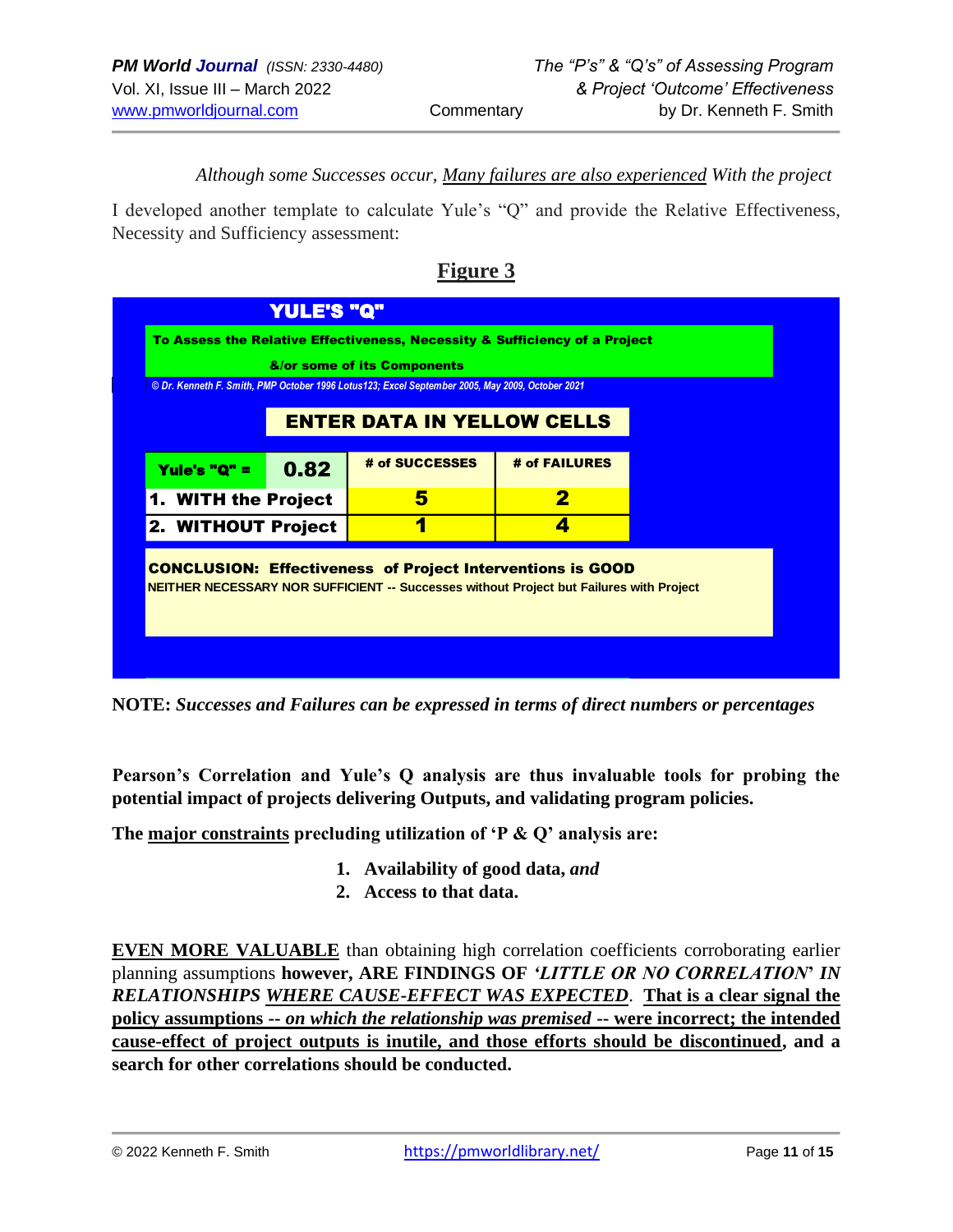For example, on one classic program with which I was involved, agriculture experts posited the reason small-holder rice farmers had low productivity rates was because:

1) Farmers didn't understand the requirements and methodology for growing the new highyielding variety (HYV) rices, and

2) They couldn't afford the requisite inputs.

### **A project to provide extension services and credit to targeted farmers was then launched.**

**Major improvements in the targeted farmers harvests were reported by the end of the season.** However, even *despite a significant overall increase in productivity,* post-harvest **Pearson correlation analysis** revealed a lack of significant correlation between either extension intensity, credit amounts, or both by farmer recipients, and their increased productivity levels.

Furthermore, **Yule's Q analysis** indicated there was *no statistically-significant difference* between productivity rates of farmers receiving extension &/or credit, **and non-recipients**. **Thus, despite the Ag. Experts presumptions, the project Outputs were apparently not the cause, and were therefore unnecessary for attainment of the Outcome.** Something – or things -- other than the project's deliverables were therefore the cause**.** 



### **Regardless of the nature of the program -- whether it be agriculture, education, health, infrastructure, or whatever -- the same P & Q tools & techniques can be applied to determine the extent of correlation of their project Outputs with their intended program Outcomes, and the necessity &/or sufficiency in meeting the desired objective, or the need for alternative approaches.**

**Figure 4**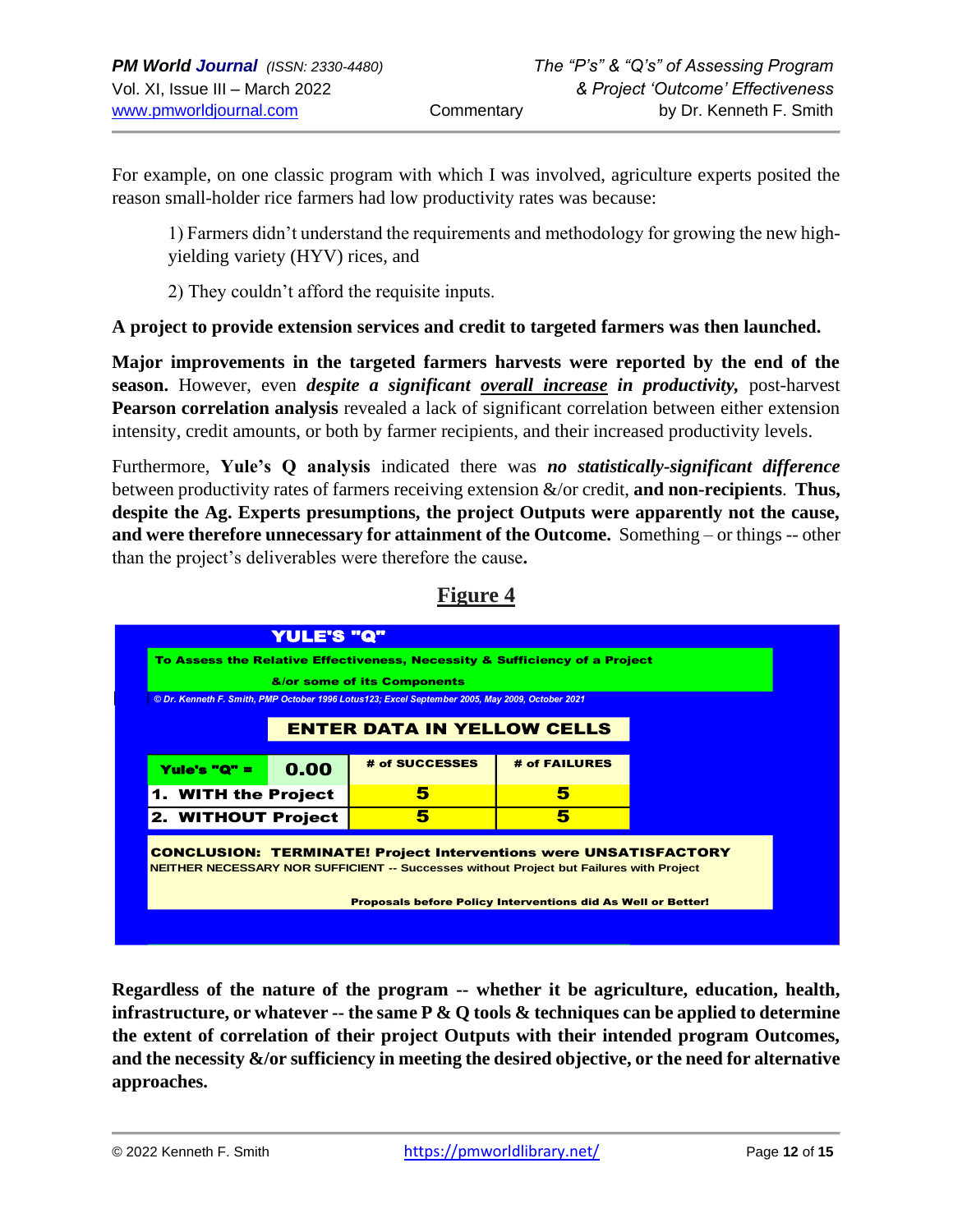The current COVID pandemic and debate over the efficacy, necessity and sufficiency of vaccines, face masks, lockdowns, mandates and measures to address them engendering conflicts on the North American continent<sup>12</sup> exemplify the crucial need for objective  $P \& Q$  analysis. But it **will only occur if – and/or when – more good data is available and accessible, and authorities have the political will to address the issues, accept the findings and take appropriate followthrough actions; as well as agreements –** *on both sides of the issues* **-- to abide by them.**

**Unfortunately, in my experience as an evaluator (as well as peripheral observation), for the most part organizational executives, program managers** *-- and particularly technical 'expert' project managers* **– in both the public and private sectors are very defensive!** When confronted with unintentional outcomes and undesirable consequences, or objective statistical probability science that challenges their expert judgements and/or past policy decisions,<sup>13</sup> they are reluctant to admit or accept that they erred, and try to change course.

Instead, **the '***political'* **science approach predominates** – digging deeper in entrenched positions; reinforcing prior efforts to attain desired outcomes, while avoiding seeking answers to questions that might contradict prior assumptions.<sup>14</sup>

<sup>14</sup> In the agriculture example I cited earlier, for instance, impelled by initial success at the macro level, project proponents basked in public adulation, and, despite the anomalous findings of a lack of correlation between the project's deliverables and its Outcome, continued delivering the prime components for many more seasons. They even extended the project scope beyond the original target area; although the credit aspect dwindled when many farmers failed to repay their loans, even after refinancing them. Meanwhile political opposition naysayers sniped at all aspects from the sidelines. Official data was questioned, detrimental anecdotes of credit abuse and misuse -- *for resale of fertilizer (purchased at discounted prices) diverted to sugar farmers* -- were cited; and extension services were asserted to be redundant -- *especially* 

<sup>12</sup> For example: **1) The parking protest by Canadian truckers** confronting their truculent President Trudeau over mandatory vaccination, vaccine passports and masking issues; as well as **2) parental pushback** throughout the US, levying lawsuits against belligerent local school-board dictates over mask mandates for students.

<sup>&</sup>lt;sup>13</sup> Some casting doubt on the efficacy of masks, and others on the vaccines; such as the recent Johns Hopkins University study, titled "*A Literature Review and Meta-Analysis of the Effects of Lockdowns on COVID-19 Mortality*" -- **which found lockdowns in Europe and the U.S. reduced COVID-19 deaths by only 0.2 percent and hence was/is unnecessary**. Meanwhile, the Indiana Chamber of Commerce and the Indiana Hospital Association held a news conference December 20, 2021 about the current COVID-19 surge. CEO Scott Davison of OneAmerica insurance group highlighted **that in the U.S. '18-64 year-old' cohort deaths in 2020 inexplicitly increased 40% over pre-pandemic rates**, based on CDC estimates there were 942,431 'excess deaths' -- *typically defined as the difference between observed number of deaths in specific time periods and expected number of deaths in the same time period.* "Just to give you an idea of how bad that is, a three-sigma or a one-in-200-year catastrophe would be 10% increase over pre-pandemic," he said. "So 40% is just unheard of." Also, India's Central Drugs Standard Control Organization said its experts did not support the {Pfizer} vaccine because there are still investigations taking place into **side effects that have been reported** in other countries.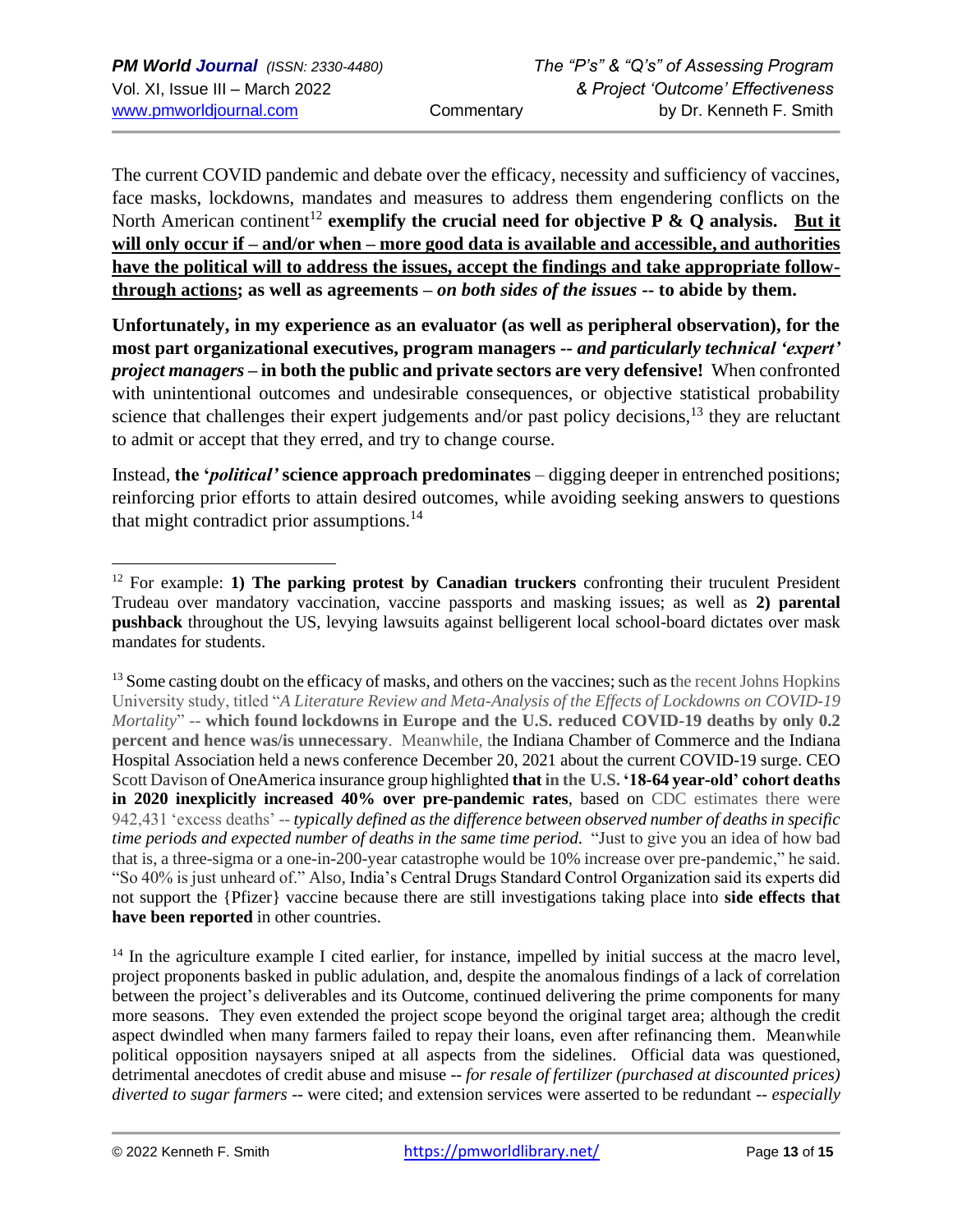It seems

*"Once you have accepted a theory and used it as a tool in your thinking, it is extraordinarily difficult to notice its flaws. If you come upon an observation that does not seem to fit the model, you assume that there must be a perfectly good explanation that you are somehow missing."*

*Thinking Fast and Slow,* Daniel Kahneman

In conclusion, with the emphasis PMI's 7<sup>th</sup> Edition PMBOK has placed on **holistic teamwork**, *rather than the project management team's burden,* **the responsibility to lead Outcome Evaluation is really on the executive's shoulders***.* Therefore, executives, as well as program and project management practitioners should all start '*thinking slower*' and paying more attention to project planning for Outcome evaluation in the future. **Then, working from a good data base, and "minding their P's & Q's" with timely objective interim and post-project analysis, hopefully rationality will prevail.**

*after the first season [Farmers' knowledge is not static!]* -- as farmers could avail of ag. technical knowhow from government radio broadcasts, as well as from the local '*grapevine*.' On the other hand, the macro productivity increases were speculated to be primarily due to a concurrent, overlapping, on-farm irrigation expansion project. Although annual after-action analysis revealed the aforementioned Outcome correlation anomalies with planned project inputs, and some internal speculation that availability of HYV rice variety seeds and increased controlled irrigation in subsequent seasons may have confounded comparative control group cohorts, no official comprehensive 'forensic' project post-mortem was ever conducted to address the opposition's assertions -- *or internal evaluators misgivings* -- to discover the real root cause(s).